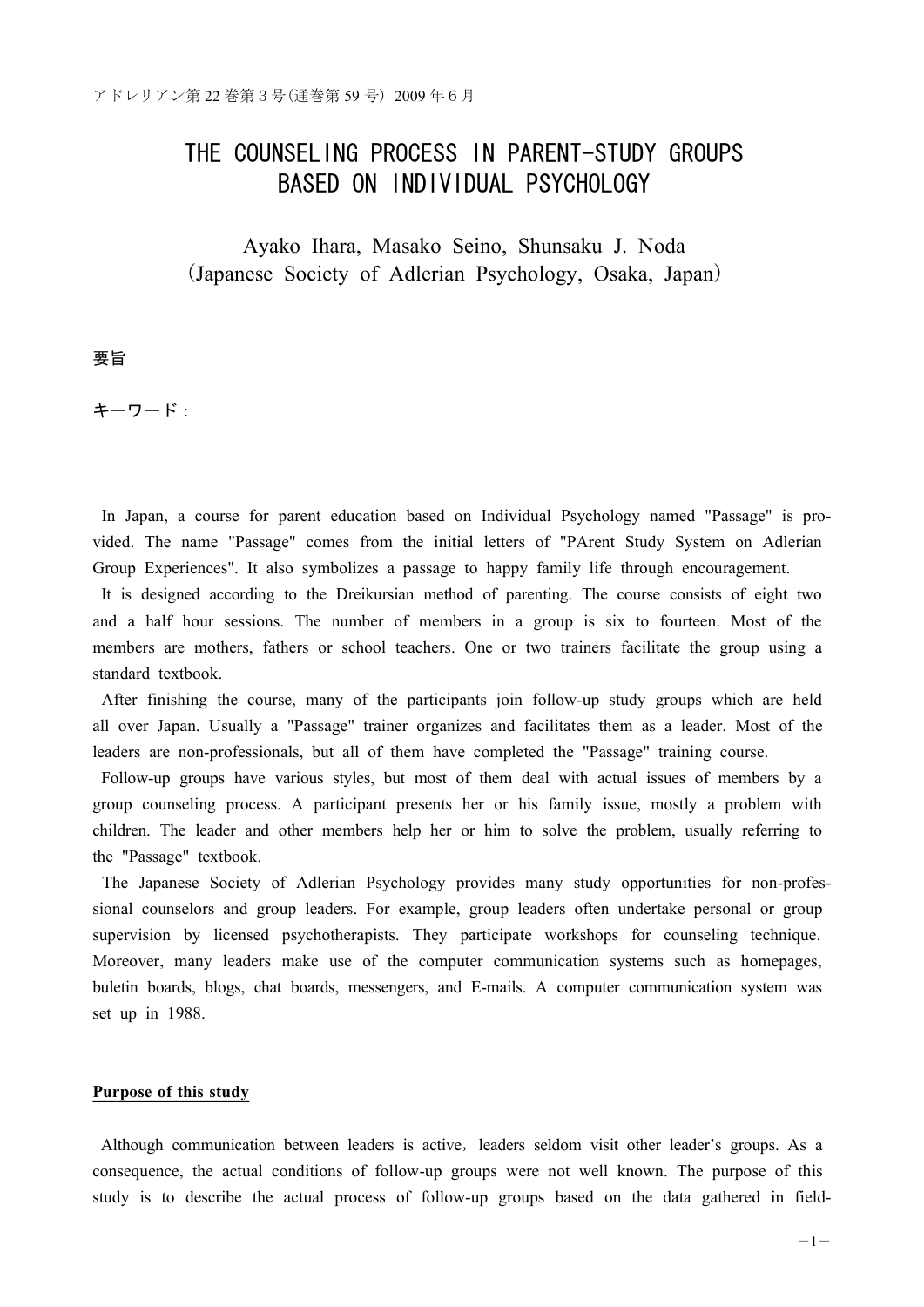# **Method**

As a preliminary study, we visited some groups to observe their meetings. The impression that we received was that the theory and philosophy of Adler-Dreikurs psychology were deeply accepted and digested in every group.

On the other hand, each group had a different character or atmosphere. In some groups the leader spoke a lot; in others members were talkative. In some groups they liked role playing; in others they did not. In some groups they treated early memories; in others never.

We felt that there was a common base in follow-up groups, but at the same time, wide variety. To describe these impressions in scientific words, we designed an ethnological study. We decided to study the verbal conversation process in group sessions. We asked some groups to record the whole process of some sessions, and four groups consented. One of us visited each group to observe and record sessions. Recordings of nine sessions were obtained.

|                | Speaker | Address | Speech                                             | Style      | Function          | Topic    | Remarks          |
|----------------|---------|---------|----------------------------------------------------|------------|-------------------|----------|------------------|
| 1              | Leader  | All     | Hello, does anybody have<br>something to discuss?  | Meta       |                   |          | deside<br>client |
| $\overline{2}$ | Client  | Leader  | Yes. I am a little confused<br>about my son.       | Statement  | Report            |          |                  |
| 3              | Leader  | Client  | All right, go on.                                  | Imperative |                   |          |                  |
| $\overline{4}$ | Client  | All     | He is 14, and he does not<br>study $\sim$          | Statement  | Report            |          |                  |
| 5              | Leader  | Client  | Please give us a recent<br>example of the problem. | Meta       |                   |          | get epi-<br>sode |
| 6              | Client  | Leader  | Last night I told him to<br>stop the games $\sim$  | Statement  | Episode           |          |                  |
| 7              | Leader  | Client  | What happened after that?                          | Open Q     | Q on Epi-<br>sode | Sequence |                  |
| 8              | Client  | All     | He shouted "Shut up !"to<br>me and $\sim$          | Statement  | Episode           |          |                  |
| 9              | Member  | Client  | Does he always behave<br>like that?                | Open Q     | Q on Epi-<br>sode | Sequence |                  |
| 10             | Client  | Member  | No, he didn't before.<br>I think he $\sim$         | Statement  | Report            |          |                  |

| (Table 1) |  |
|-----------|--|
|           |  |

This table shows a sample of the data. The first column shows the numerical order of the speech. The second column signifies the person who spoke. Persons are classified as leader, client (the person who presented the problem) and member (a person who did not present the problem, but helped the client to solve her or his problem). The third column indicates the person to whom the speech was addressed. The fourth column is the content of the speech. The fifth column is the style of the sentence. It is classified as statement, imperative, open-ended question, closed-ended question, or meta-message. I will explain the meaning of meta-message later. The sixth column indicates the semantic function of the speech. The seventh column indicates when a new topic be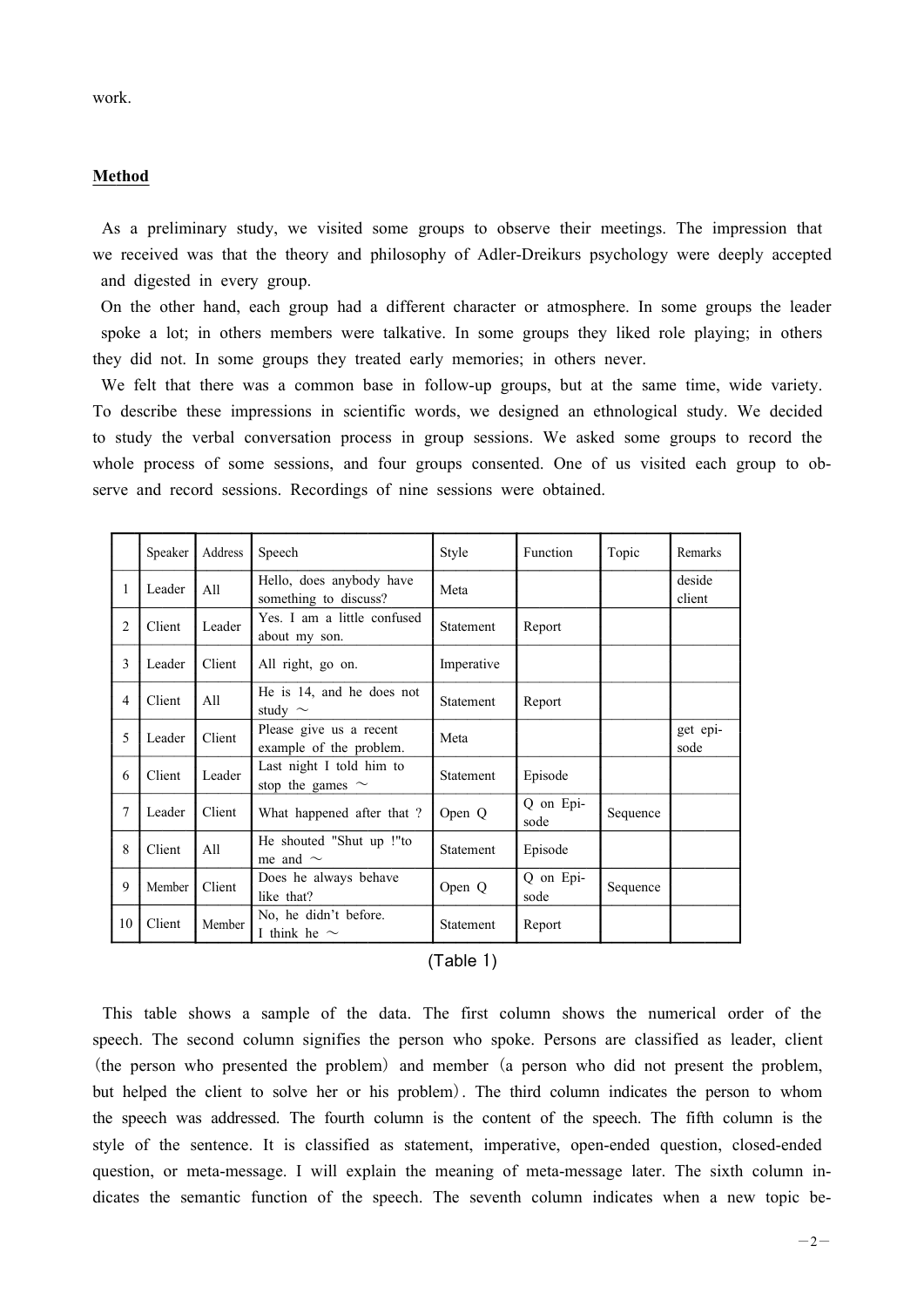gins. The last column gives remarks. In actual sessions, the total number of utterances ranged between 200 to 600.



# (Figure 1)

This figure shows the speech frequency of leaders, clients and members in one of the sessions of groups A, B, C and D. Look at the group B. The speech amount of the leader is 16%, while that of the client is 44%. Compared to this group, the leaders of group C and D are more talkative. In group C, the speech amount of the leader is 43%, and in group D, 34%.

#### **The variety of the group process**

To describe tendencies of groups, we decided on five indexes to specify communication patterns. The Figure below shows those five indexes. 1) leader's talkativeness, 2) leader's exclusiveness, 3) member's participation, 4) group looseness, and 5) group openness.



(Figure 2)

The talkativeness index is the ratio of the speech amount of the leader to that of the group total. The higher the talkativeness index, the more the leader is speaking.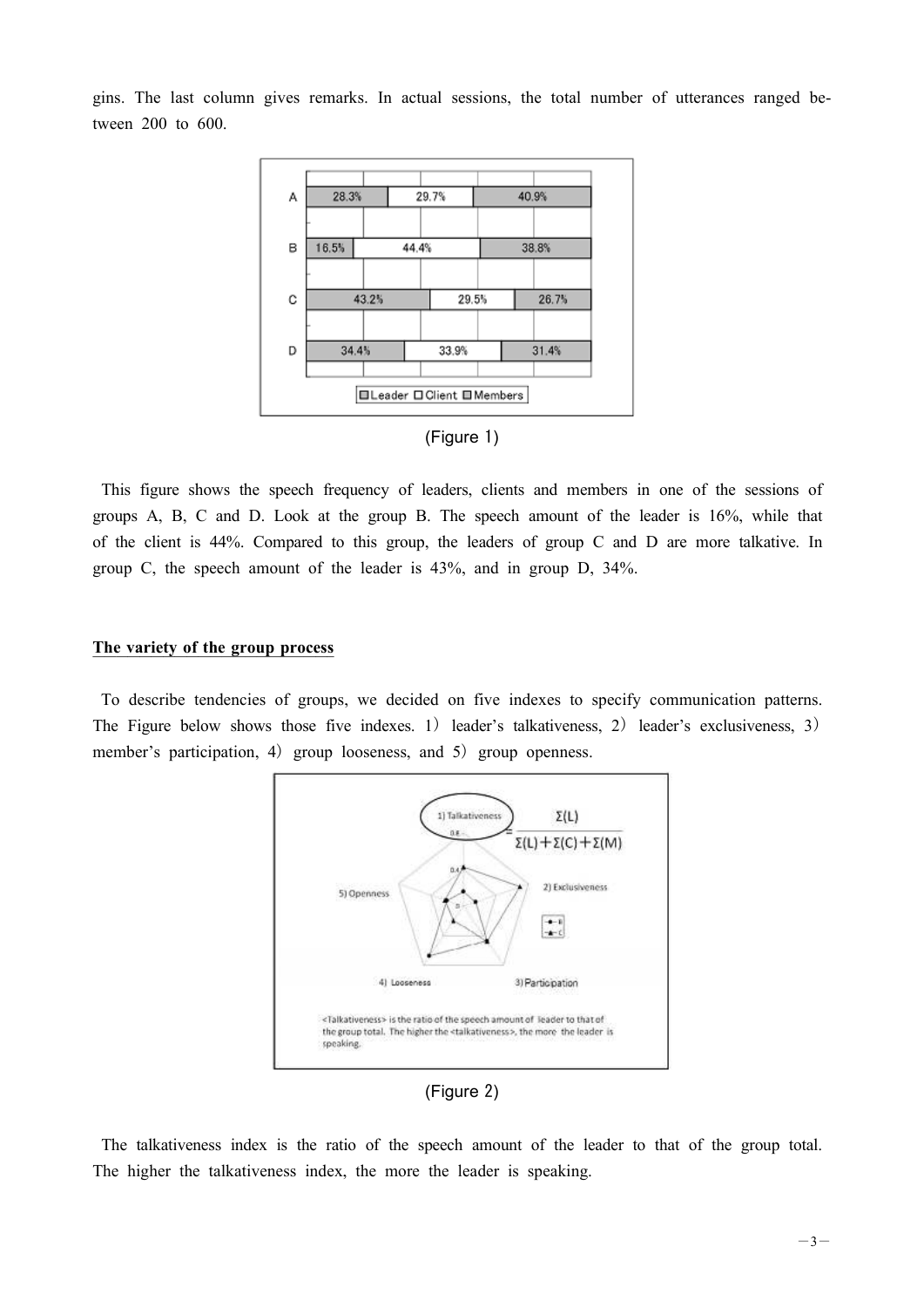



The exclusiveness index is defined as the ratio of amount of leader-client-leader speech series to the total speech amount of the client. When the client speaks after the leader, and sequentially the leader speaks after the client, the leader-client-leader speech series is counted. When the client speaks before or after another member, it is not counted. Therefore, if the exclusiveness index is high, this means that the leader and the client are talking a lot with each other without the other members.



(Figure 4)

The participation index is the ratio of the speech amount of members to that of the sum of members and the client. Thus, the higher the participation index, the more members are speaking.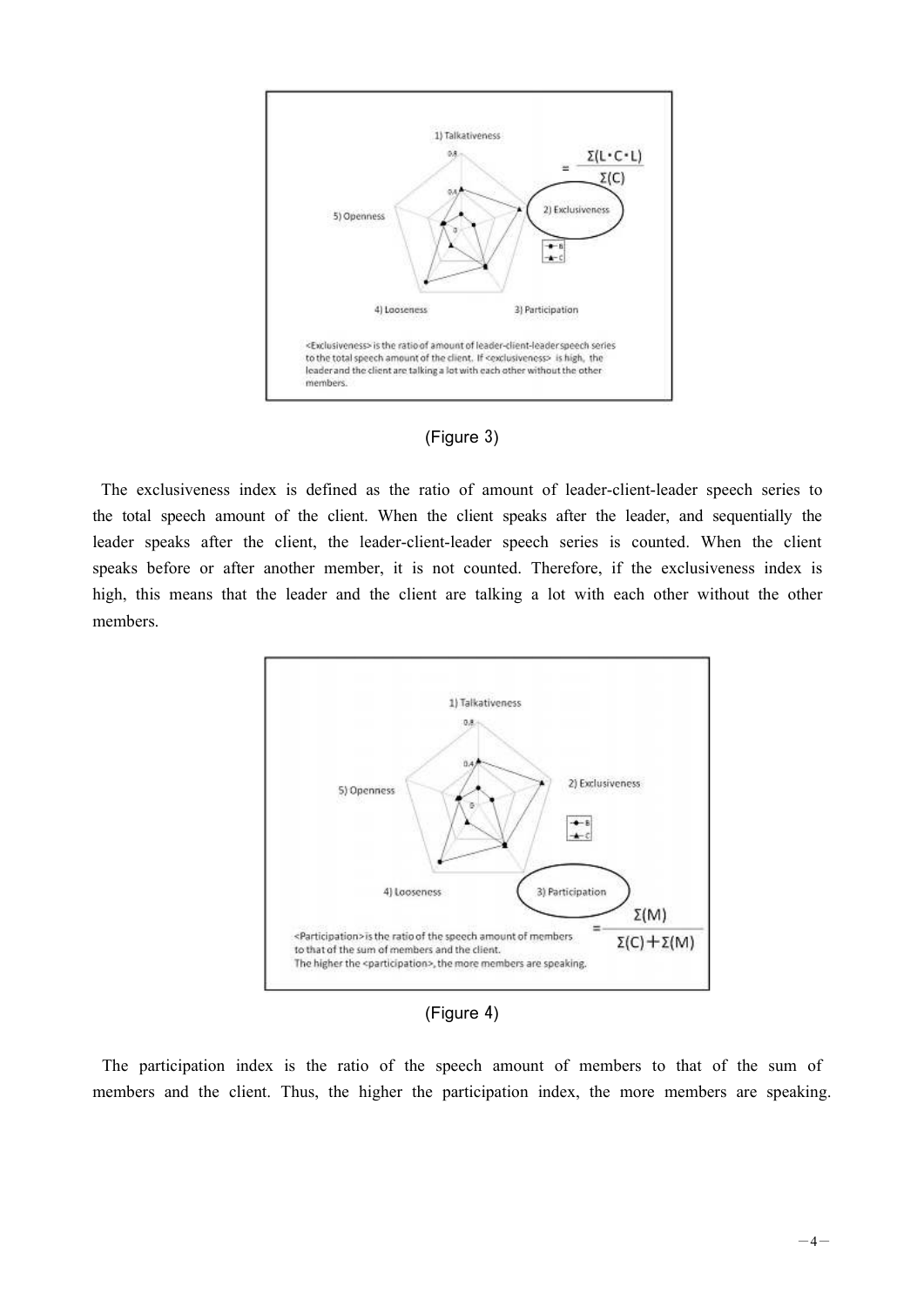

The looseness index is defined as the ratio of member-client speech series to total speech. When the client speaks after a member, a member-client speech series is counted. When the client speaks after the leader, it is not counted. Therefore, the higher the looseness index, the more the client and members are talking together without the leader.



| (Figure 6) |  |
|------------|--|
|------------|--|

The openness index is the ratio of client-leader-member speech series to client-leader series. This is somewhat complicated. When the leader speaks after the client, if the openness index is low, the leader will address the client, and if the openness index is high, the leader will address other members.This index signifies leader's effort to involve members in the topic.

|     | Talkativeness | Exclusiveness | Participation | Looseness | <b>Openness</b> |
|-----|---------------|---------------|---------------|-----------|-----------------|
| A#1 | 0.23          | 0.24          | 0.5           | 0.55      | 0.25            |
| A#2 | 0.28          | 0.25          | 0.58          | 0.46      | 0.42            |
| A#3 | 0.2           | 0.24          | 0.53          | 0.61      | 0.34            |
| B#1 | 0.26          | 0.25          | 0.45          | 0.49      | 0.25            |
| B#2 | 0.17          | 0.16          | 0.47          | 0.68      | 0.2             |
| C#1 | 0.43          | 0.7           | 0.48          | 0.2       | 0.23            |
| C#2 | 0.39          | 0.59          | 0.41          | 0.26      | 0.15            |
| D#1 | 0.34          | 0.61          | 0.48          | 0.32      | 0.13            |
| D#2 | 0.4           | 0.63          | 0.41          | 0.22      | 0.23            |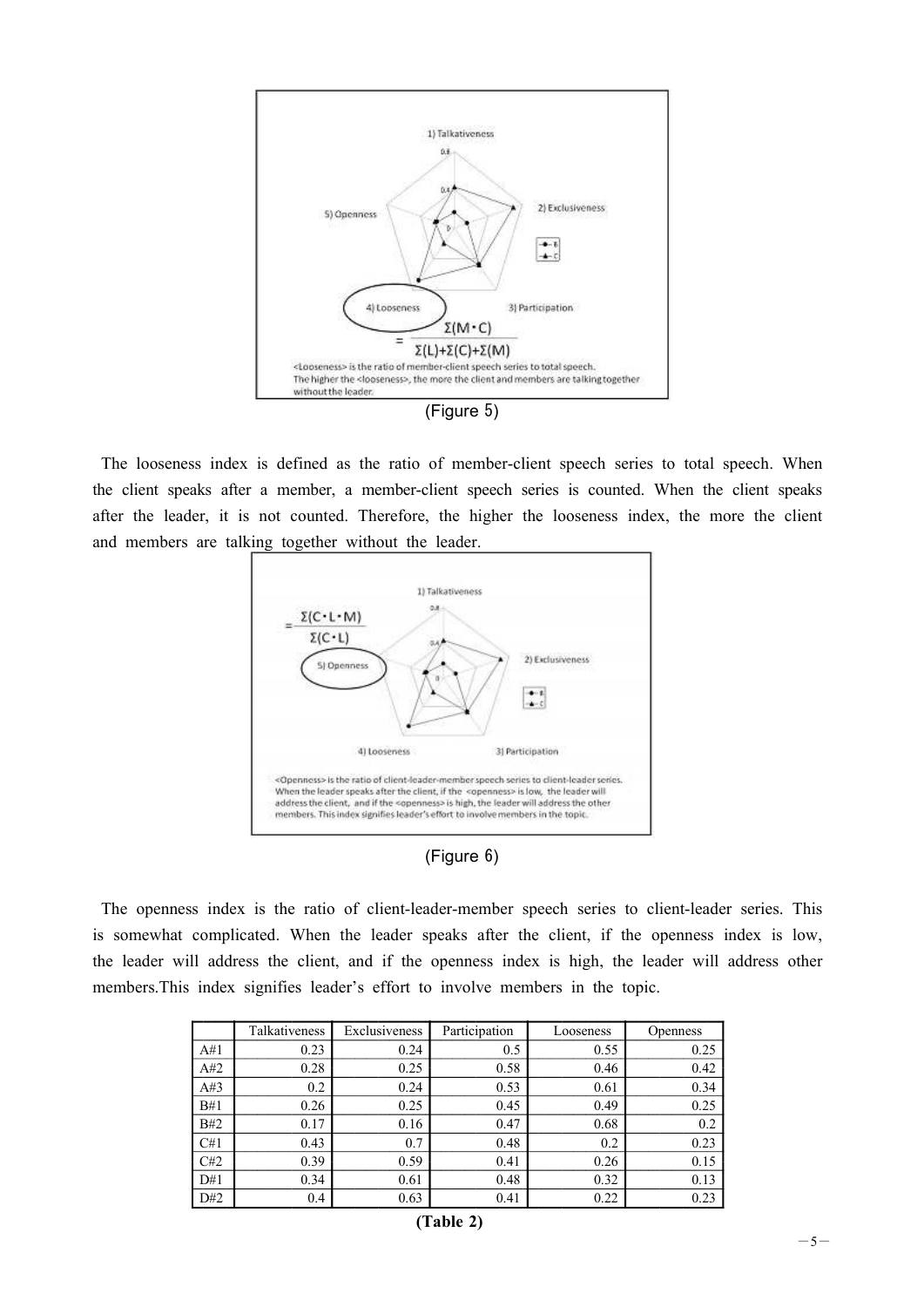Table 2 shows the results of the nine sessions of the four groups. I will explain in more detail.



Figure 7 shows the indexes of session two of group B and session one of group C. For the participation and the openness indexes, the two groups gave similar values.

However we see quite different values between the two groups for talkativeness, exclusiveness, and looseness. The talkativeness index of group B is lower than group C, the exclusiveness index of group B is far lower than group C, but the looseness index of group B is much higher than group C.

From this we can say that group B is comparatively "loose," which means that members often chat away without the leader. On the contrary, we can say that the leader of group C is talkative and shows strong leadership.



These four figures show the indexes of all sessions of each group. Each group had a similar index pattern for all the sessions. This suggests that the leader may determine the tendency of the group.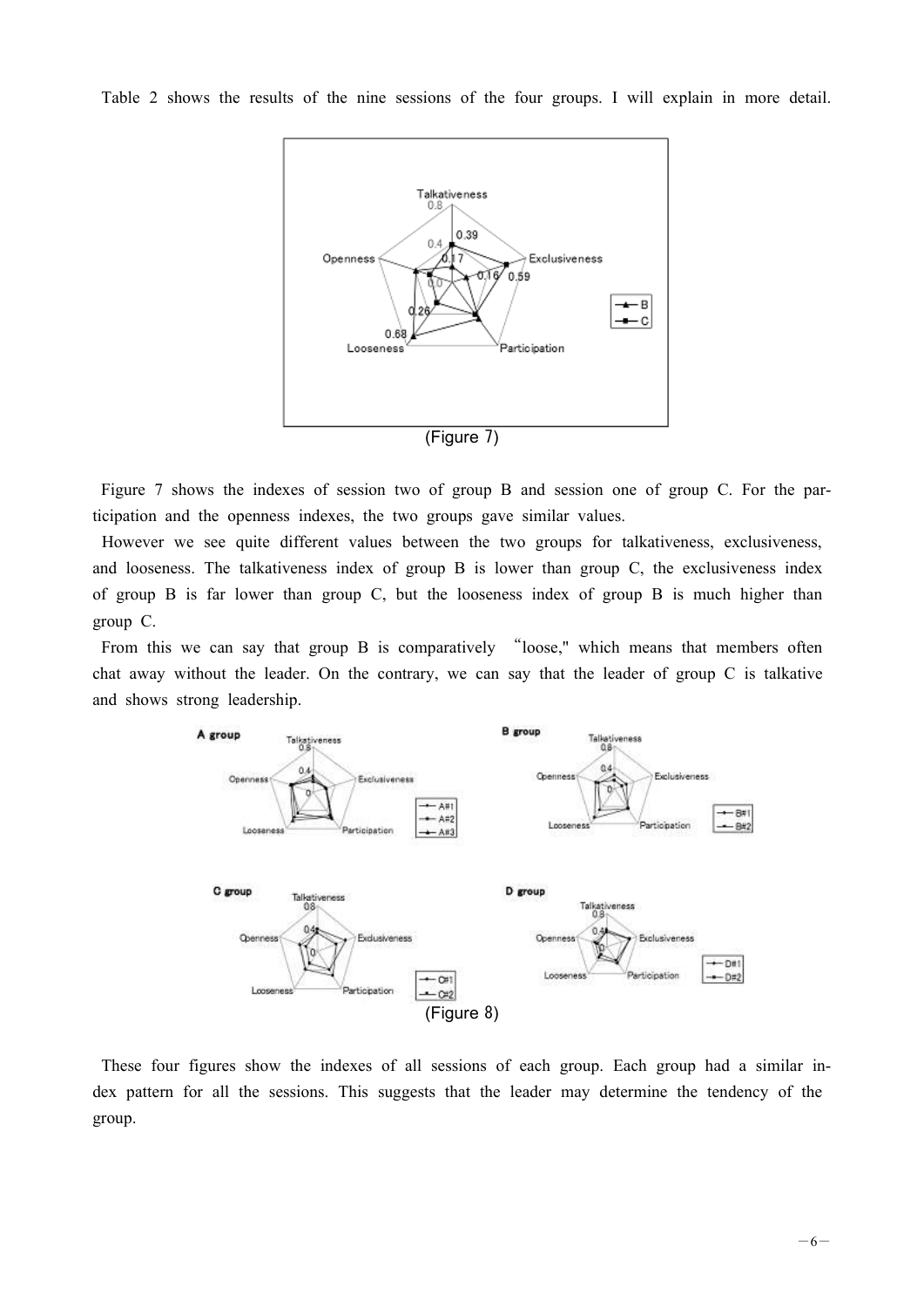

To examine this assumption, Masako Seino, one of the researchers of this study, facilitated a session of group B instead of the original leader. In Figure 9, B shows the indexes of the session facilitated by the original leader and M shows the indexes by Masako. As you can see, the indexes for the sessions with different leaders are different. From this we may hypothesize that the character of the group is strongly influenced by the style of the leader.

# **The basic structure of the group process**

In this study we also analyzed the linguistic and semantic styles of the sentences used in the sessions in detail, but we do not have enough time to report everything here today. So now we will introduce the function of meta-messages.

|     |                | Leader's speech                                 | The structure of the session |  |
|-----|----------------|-------------------------------------------------|------------------------------|--|
| B#2 | $\mathbf{1}$   | Is there anything you want to discuss?          | Deciding client              |  |
|     | 2              | About your daughter? And how is she?            | Gathering information        |  |
|     | 3              | Will you tell us a recent event?                | Episode                      |  |
|     | $\overline{4}$ | Does anyone have any ideas?                     | Discuss on alternatives      |  |
|     | 5              | What will you do to encourage her?              |                              |  |
| C#1 | $\mathbf{1}$   | Shall we discuss on your issue?                 | Deciding client              |  |
|     | $\overline{2}$ | What do you think about that?                   | Gathering information        |  |
|     | 3              | Where did it occur?                             | Episode                      |  |
|     | 4              | Let us do role-playing. Who will be his wife?   |                              |  |
|     | 5              | How do you feel? (to the role of the wife)      |                              |  |
|     | 6              | Let's change the roles.                         |                              |  |
|     | $\overline{7}$ | How do you feel now? (to the client)            |                              |  |
|     | 8              | All right, what will you do then?               | Discuss on alternatives      |  |
|     | 9              | Let us try!                                     |                              |  |
|     | 10             | What do you think, watching the scene? (to all) | <b>Sharing</b>               |  |
|     | 11             | What do you think? (to the client)              |                              |  |
|     | 12             | Thank you all.                                  |                              |  |

| (Table 3) |  |
|-----------|--|
|           |  |

Here are two examples of the structure of sessions. The top sample shows the process of session two of group B, and the bottom sample is of session one of group C.

In the beginning of the session, both groups decided who should be the client. Then, the group gathered detailed information from the client about the problem. Next, the client was asked to vol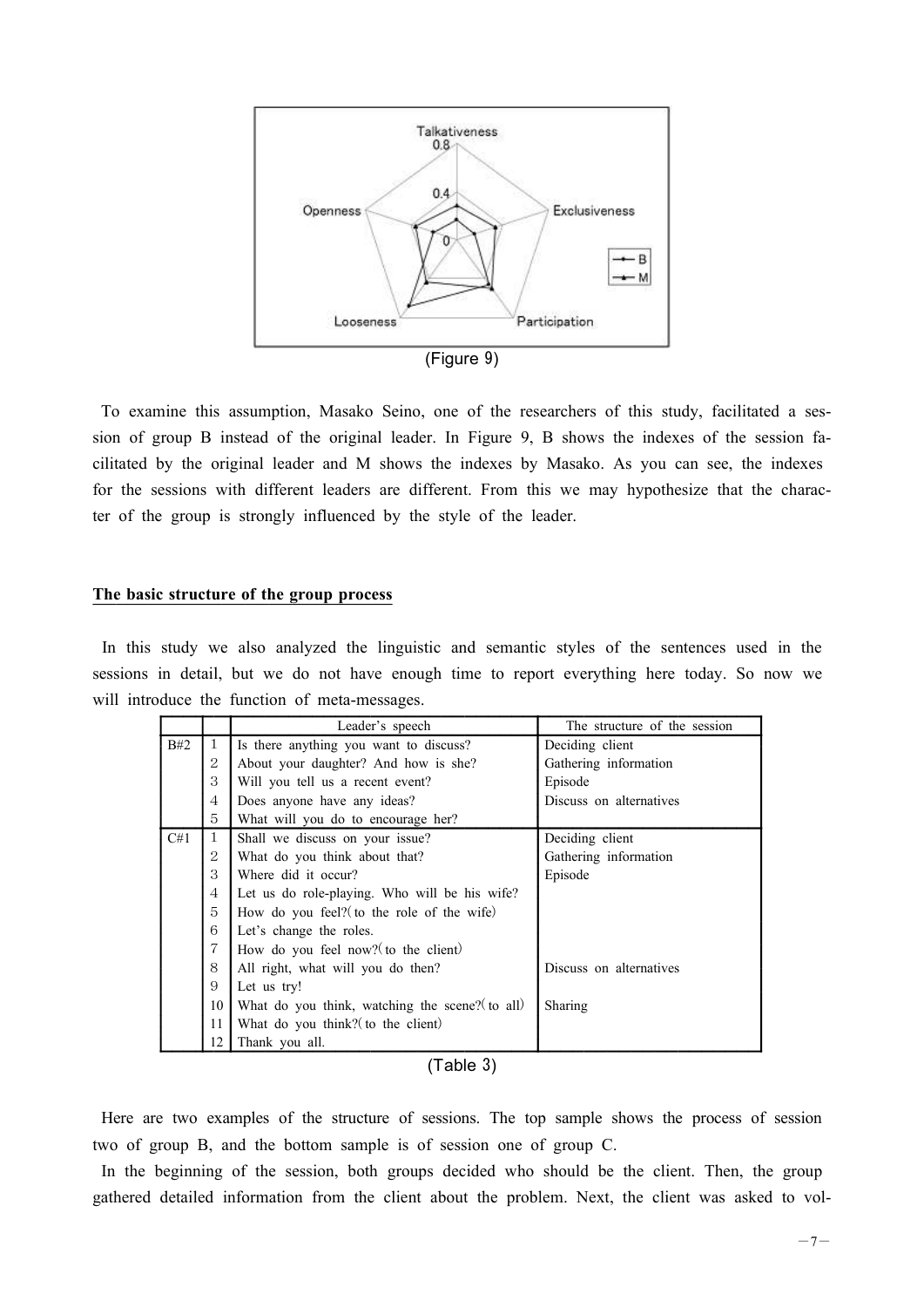unteer an episode. In group B, long discussion followed to understand the problem, while in group C, role playing was adopted. When the members had understood the client's issue enough, both groups discussed on alternative ideas on how to deal with the problem. Lastly, sharing was carried out in the group.

We analyzed the records of all sessions of every group and discovered a common structure in the group counseling process. Usually, a group session can be divided into five phases; 1) a report about the problem, 2) an episode related to the problem, 3) analysis of the episode, 4) discussion on alternative ideas, and 5) final group sharing.

These phases are initiated by "meta-messages." A meta-message is the leader's message which decides the direction of the next transaction. For example, "Would anybody like to share a recent event?" is a meta-message to initiate the report phase. "Could you please give us a recent example of the problem?" This is a meta-message to turn the context into the episode phase.

When the client has explained the episode sufficiently, the leader decides a method to deal with the episode. Some leaders may suggest to reading part of the "Passage" textbook. Some may suggest to employing role play. Other leaders may suggest the use of Andriessens' Lifestyle analysis sheet, while some may suggest some other method they like. Therefore, the meta-messsage for the third phase, the analysis phase, has variety.

After analyzing the problem, the leader asks the client, "Do you have an idea to solve the problem?" This meta-message initiates discussion about alternative ideas. If the client does not give an answer, the leader will address the other members asking a message something like, "Do you have any ideas?" When the client is content with an idea and makes up her or his mind to try it at home, finally, the leader asks the group, "Would anyone like to share anything about today's session?" This is the meta-message to begin the sharing phase.

These meta-messages are not instructed in the official training programs. They are spontaneously created by the leaders of follow-up groups. Of course, some models exist. Some Adlerian psychotherapists often provide opportunities of open forum counseling, while some of them demonstrate group counseling in front of observers. In these demonstrations, the therapists unconsciously use these meta-messages. The leaders have probably learnt this method from these kinds of models.



Figure 10 shows two demonstrations of group counseling sessions by Dr. Shunsaku Noda, a licensed training psychotherapist. Number 1 was a session carried out before this study. At that time, Dr Noda was not conscious of the function of meta-messages. Number 2 was carried out af-